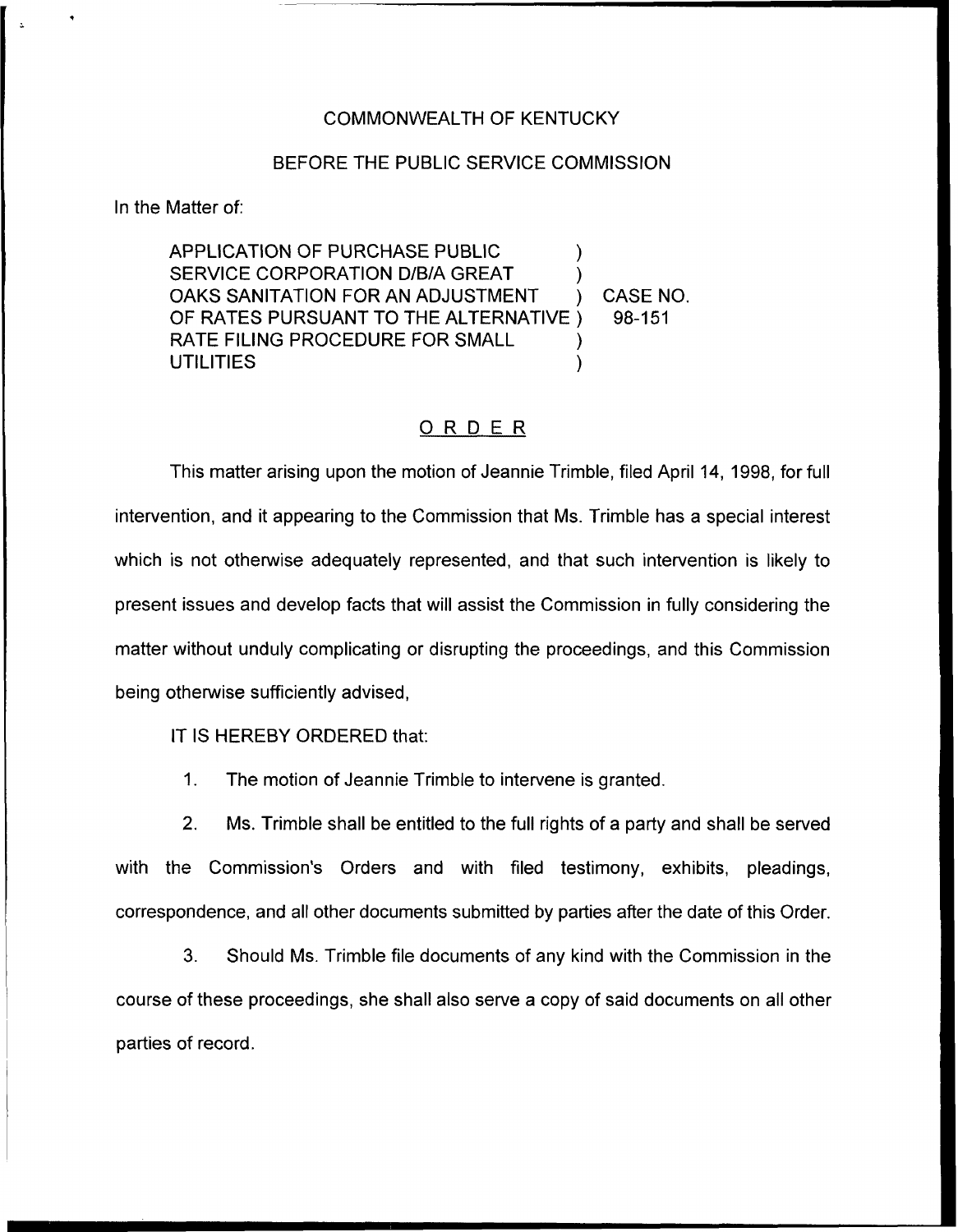Done at Frankfort, Kentucky, this 22nd day of April, 1998.

By the Commission

ATTEST:<br>Executive Director ATTES<sub>1</sub>  $N$ el $|\epsilon$ n